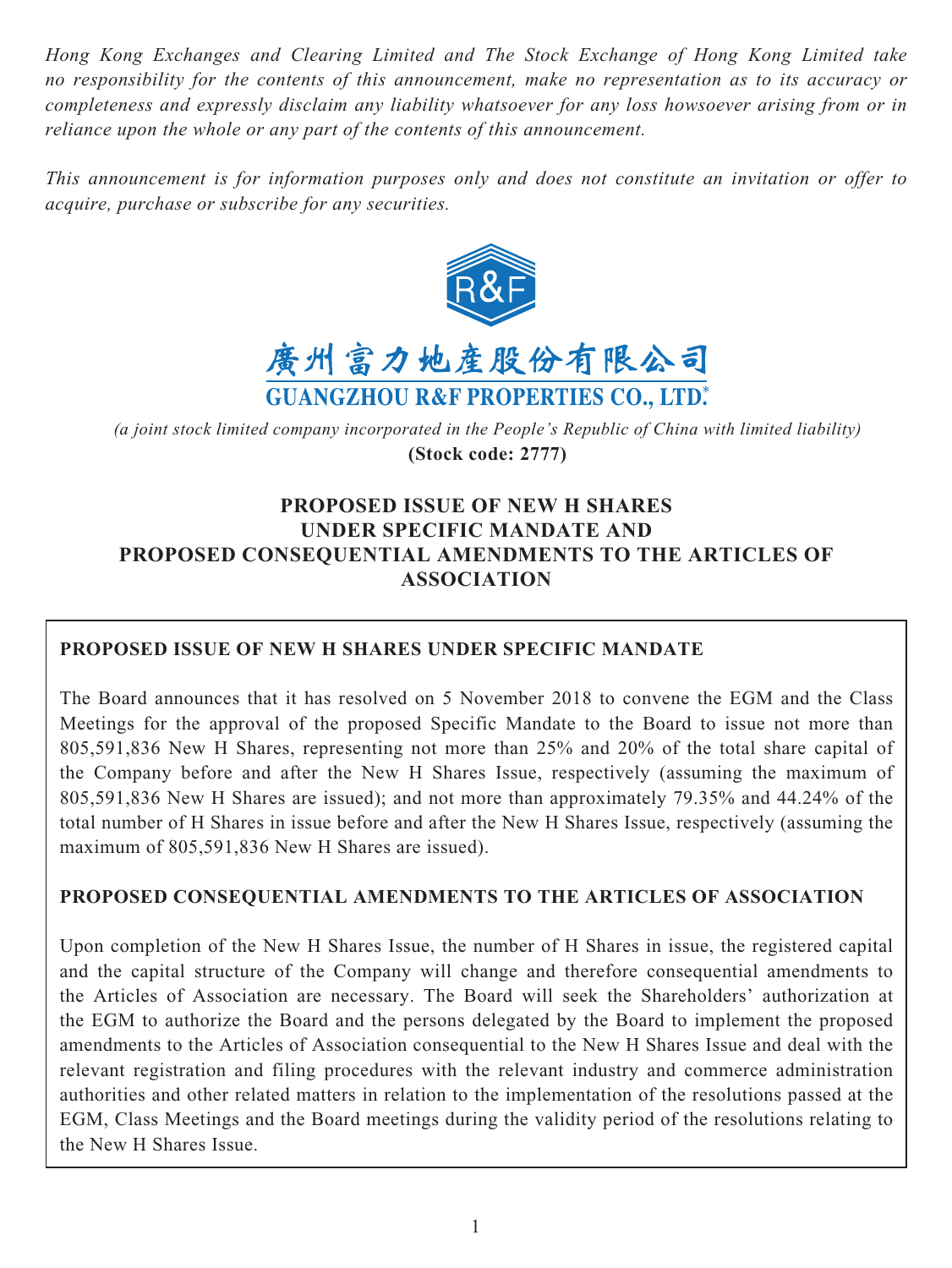# **GENERAL**

The Company will convene the EGM and Class Meetings to seek approval from the Shareholders for the Specific Mandate and the proposed consequential amendments to the Articles of Association (as the case may be). The New H Shares Issue is also subject to other conditions as set out under the subsection headed "*Proposed Issue of New H Shares under Specific Mandate – Conditions to the New H Shares Issue*" in this announcement.

A circular containing, among other things, details of the Specific Mandate and the New H Shares Issue will be despatched to the Shareholders as soon as practicable in accordance with the Articles of Association, the Listing Rules and the applicable requirements under PRC laws and regulations.

**In view that the New H Shares Issue is subject to certain conditions and accordingly may or may not proceed, Shareholders and potential investors are advised to exercise caution when dealing in the H Shares or other securities of the Company.**

# **PROPOSED ISSUE OF NEW H SHARES UNDER SPECIFIC MANDATE**

The Board announces that, it has resolved on 5 November 2018 to convene the EGM and the Class Meetings for approval of the proposed Specific Mandate to the Board to issue not more than 805,591,836 New H Shares, representing not more than 25% and 20% of the total share capital of the Company before and after the New H Shares Issue, respectively (assuming the maximum of 805,591,836 New H Shares are issued); and not more than approximately 79.35% and 44.24% of the total number of H Shares in issue before and after the New H Shares Issue, respectively (assuming the maximum of 805,591,836 New H Shares are issued).

Details of the New H Shares Issue are as follows:

## **(1) Issuer of the New H Shares**

The Company.

## **(2) Class of Shares to be issued**

Overseas listed foreign shares (H Shares).

## **(3) Nominal value per share**

RMB0.25.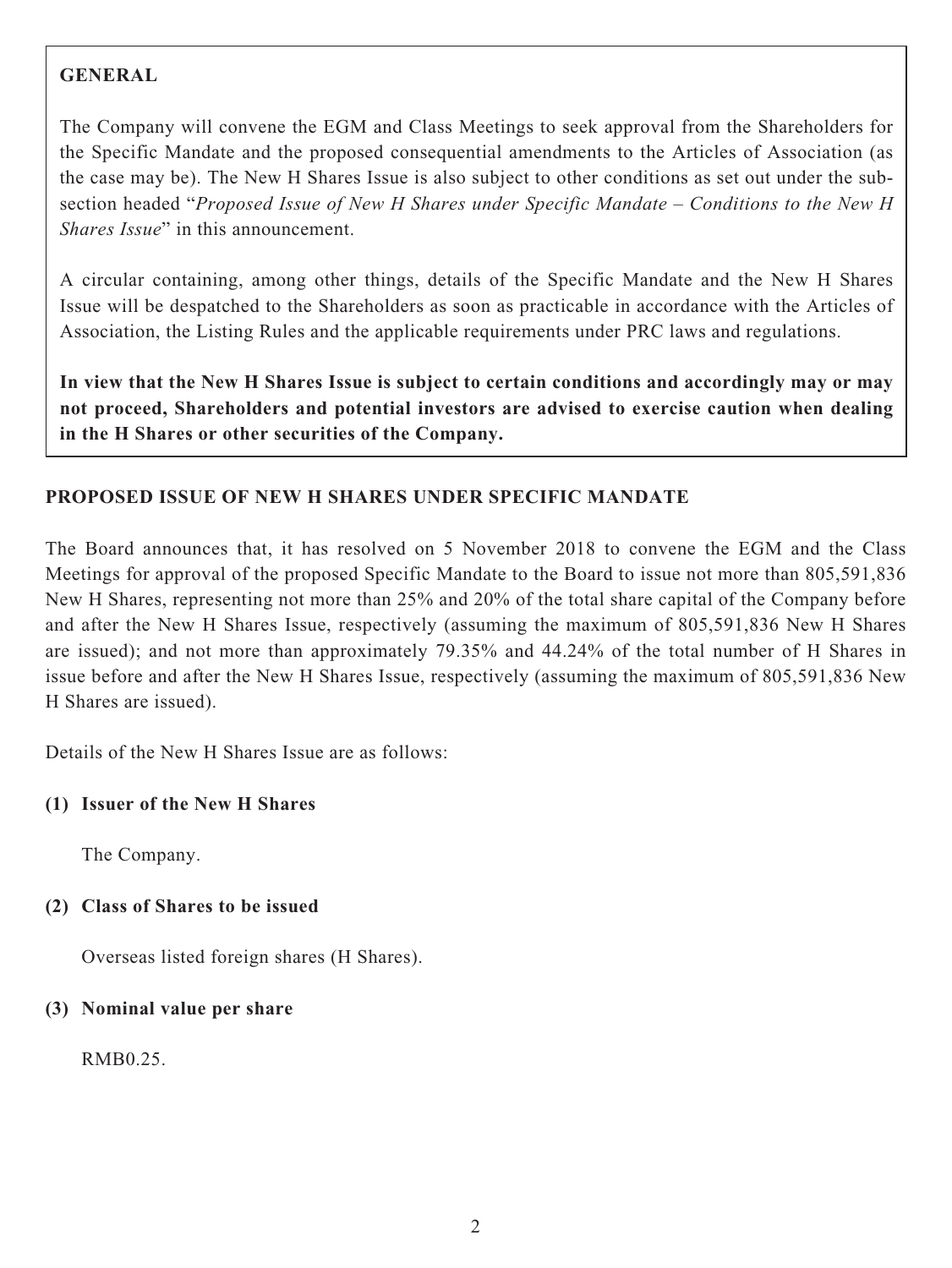#### **(4) Time of issuance**

The Company will select an appropriate time within the validity period of the resolutions to be passed at the EGM and the Class Meetings to undertake the New H Shares Issue in a single or multiple series. The Board and the persons delegated by the Board will determine the actual time of issuance with reference to the international capital market conditions, as well as the status of review of the Company's application for the relevant approvals by the PRC and overseas administrative and/ or regulatory authorities.

#### **(5) Method of issuance**

The New H Shares Issue will be carried out by way of (including but not limited to) placing.

### **(6) Target investors**

The New H Shares will be issued/placed to qualified institutional, corporate and natural persons and other investors, who are independent of and not connected with any directors, supervisors, chief executive officer or substantial shareholders (as defined under the Listing Rules) of the Company or its subsidiaries or any of their respective associates (as defined under the Listing Rules).

### **(7) Pricing mechanism**

The New H Shares will be issued at a price to be determined by the Board after taking into account the interests of existing Shareholders, investors' capabilities and the potential issuance risks, as well as the market practice and applicable regulatory requirements, and with reference to the capital market conditions and the valuations of comparable companies at the time when the Company issues the New H Shares, provided that the issue price will be not lower than 80% of the average closing price of the H Shares as quoted on the Stock Exchange over the last five trading days prior to the date of determining such issue price.

#### **(8) Method of subscription**

The New H Shares are to be subscribed by the investors in cash, and to be issued/placed in accordance with the terms of the subscription agreement(s) to be entered into between the Company and the investor(s), or be issued/placed in accordance with the terms of the issuance/placing agreement(s) to be entered into between the Company and the issuance/placing agent(s) in relation to the New H Shares Issue.

#### **(9) Size of issuance**

The Company will issue not more than 805,591,836 New H shares. Assuming the maximum 805,591,836 New H Shares are issued, the New H Shares will represent not more than approximately 79.35% of the total number of H Shares in issue and 25% of the total number of Shares in issue of the Company as at the date of this announcement, respectively; or not more than approximately 20% of the total number of Shares in issue of the Company as enlarged by the New H Shares Issue.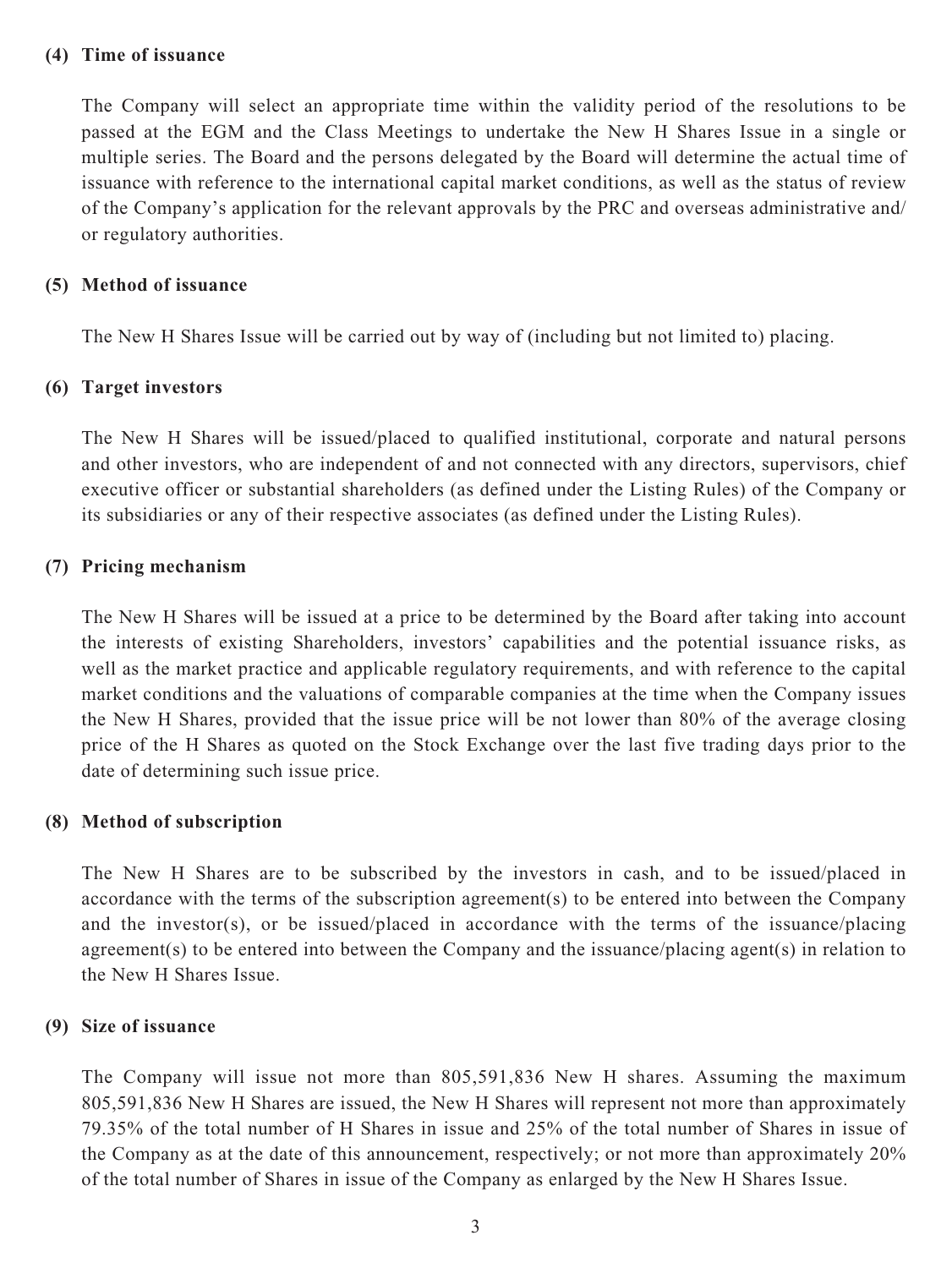Prior to the New H Shares Issue, the total number of Shares in issue of the Company is 3,222,367,344 Shares, in which the number of H Shares is 1,015,258,400 Shares; upon the completion of the New H Shares Issue (assuming the maximum 805,591,836 New H Shares are issued), the total number of Shares in issue of the Company will be 4,027,959,180 Shares, in which the number of H Shares will be 1,820,850,236 Shares and the number of Domestic Shares will remain unchanged as 2,207,108,944 Shares.

### **(10) Accumulated profits**

Any accumulated profits of the Company which remain undistributed prior to the New H Shares Issue shall be for the benefit of all Shareholders of the Company (including the target investors of the New H Shares) in proportion to their respective shareholdings in the Company.

### **(11) Use of proceeds**

The proceeds of the New H Shares Issue, after deducting relevant expenses, will be all used to supplement the capital of the Company, including but not limited to repaying the Company's debts, supplementing the working capital of the Company, investing in projects and other use in accordance with applicable PRC laws and regulations and policy requirements.

### **(12) Ranking of the New H Shares**

The New H Shares shall rank *pari passu* with the H Shares in issue prior to such issuance once the New H Shares are fully paid.

### **(13) Place of the listing of the New H Shares**

The New H Shares will be listed and traded on the Stock Exchange.

## **(14) Validity period of the resolutions**

The resolutions relating to the New H Shares Issue will be valid for 12 months, commencing from the date of passing of the relevant resolutions at the EGM and the Class Meetings.

### **(15) Other relevant authorization**

The Board will seek the Shareholders' authorization at the EGM and the Class Meetings respectively to authorize the Board and the persons delegated by the Board to deal with and complete all the matters in relation to the New H Shares Issue with full authority during the validity period of the resolutions relating to the New H Shares Issue. Such matters include but are not limited to:

(1) execute and submit all the relevant applications, reports and other documents to the CSRC, the Stock Exchange and other relevant PRC and overseas authorities and deal with all the relevant examination, registration, filing, approval and permission;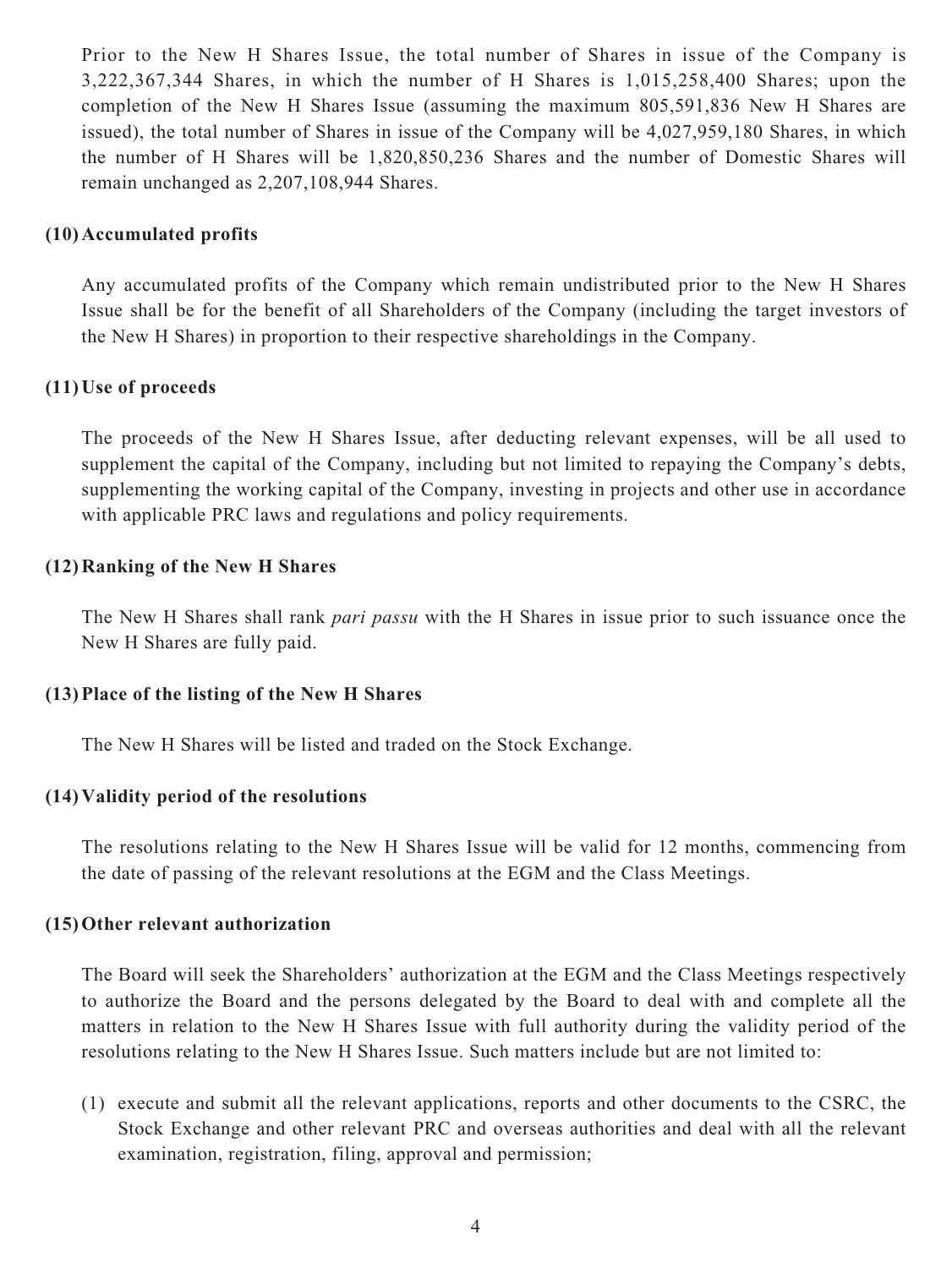- (2) be responsible for determining the terms of the New H Shares Issue, including the determination of the actual size, issue price (including the price range and final price), timing, method, actual use of proceeds and target placee(s) and/or subscriber(s) of the New H Shares Issue, the execution, implementation, modification and termination of any agreement, contract or other documents in relation to the exercise of the Specific Mandate to issue the New H Shares, making adjustment to the use of proceeds of the New H Shares Issue, and any other relevant matters;
- (3) be responsible for negotiating and entering into subscription agreement(s) with investor(s) or issuance/placing agreement(s) with the issuance/placing agent(s) in relation to the New H Shares Issue, and approving any revision or amendments to such subscription agreement(s) or issuance/ placing agreement(s) (including any supplemental agreement(s), where applicable);
- (4) be responsible for dealing with all the matters in relation to obtaining all the approvals and permissions from the CSRC, the Stock Exchange and/or any other relevant PRC and overseas authorities in relation to the New H Shares Issue;
- (5) depending on the requirements at the time of the issuance, recruit and engage the global coordinator(s), underwriter(s), placing agent(s), domestic and overseas intermediaries and other professional parties for the New H Shares Issue, and sign, implement suspend or terminate the recruitment or engagement agreements or other related legal documents;
- (6) make appropriate amendments to the terms of the New H Shares Issue in light of the specific circumstances and pursuant to the approval(s) by the relevant regulatory authorities;
- (7) execute, implement, amend and complete the documents in relation to the New H Shares Issue and do such act as necessary and appropriate in relation to the New H Shares Issue;
- (8) approve the publication of relevant announcement(s), circular(s) and notice(s) in relation to the New H Shares Issue on the websites of the Stock Exchange, the Company or other legally required intermediaries, respectively, and the submission of relevant forms, files or other documents to the Stock Exchange;
- (9) obtain from the Stock Exchange the approval for listing of and permission to deal in all of the New H Shares to be issued and allotted pursuant to the New H Shares Issue on the Main Board of the Stock Exchange;
- (10) amend relevant articles of the Articles of Association in accordance with the actual results of the New H Shares Issue and deal with the relevant registration and filing procedures with the relevant industry and commerce administration authorities; and
- (11) do other acts as necessary and appropriate in relation to the New H Shares Issue and the listing of all of the New H Shares on the Stock Exchange.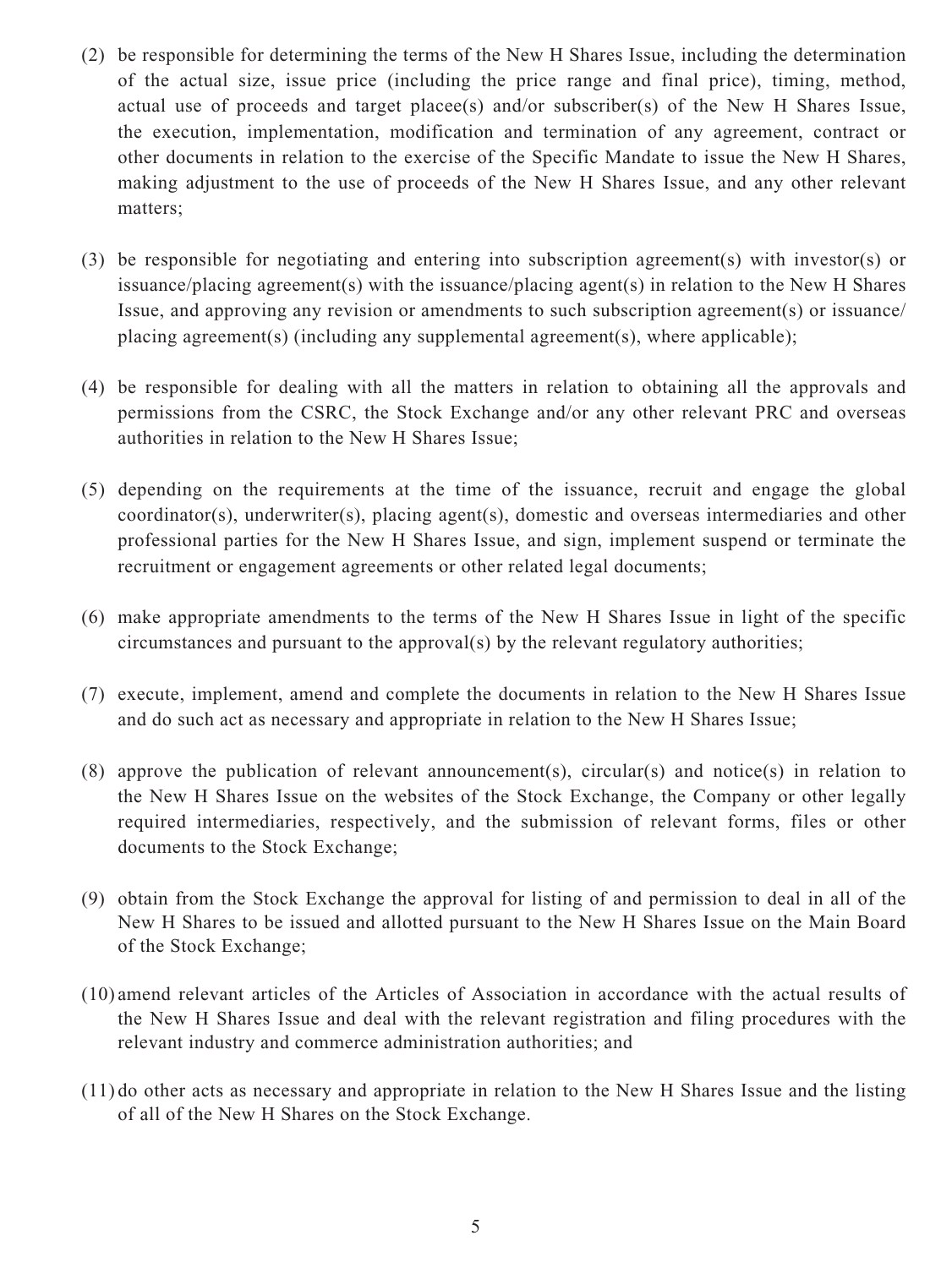Upon the authorization by the Shareholders at the EGM and the Class Meetings as mentioned above, the Board will delegate such authorization to Mr. Li Sze Lim (李思廉) (an executive Director) or his authorized person(s), severally or jointly, to exercise the authorization granted by the Shareholders to the Board as mentioned above.

Depending on market conditions, the Board may or may not exercise the proposed Specific Mandate, if granted, to issue the New H Shares. If the Board proceeds with the New H Shares Issue pursuant to the Specific Mandate, a separate announcement will be made.

# **Conditions to the New H Shares Issue**

The New H Shares Issue is conditional upon:

- (1) the grant of the proposed Specific Mandate by the Shareholders to the Board having been obtained at the EGM and the Class Meetings;
- (2) the approval of the proposed issue of the New H Shares pursuant to the proposed Specific Mandate by the relevant PRC administrative and/or regulatory authorities, including the CSRC;
- (3) the entering into of the issuance/placing agreement(s) between the Company and the issuance/ placing agent(s) and the subscription agreement(s) between the Company and the investor(s) (as the case may be) and such issuance/placing agreement(s) and subscription agreement(s) (as the case may be) not being terminated in accordance with the terms therein; and
- (4) the Listing Committee of the Stock Exchange granting listing of and permission to deal in all of the New H Shares to be issued and allotted pursuant to the New H Shares Issue.

# **Listing Application**

An application will be made by the Company for the listing of, and the permission to deal in, the New H Shares on the Stock Exchange.

## **Reasons for and Benefits of the New H Shares Issue**

The Board and senior management of the Company consider that the New H Shares Issue is highly beneficial to the Company by providing long-term capital, which will facilitate the Company's steady development and mitigate current volatile macro environments that affect various financing markets. The New H Shares Issue will also significantly recapitalize the Company's capital structure to strengthen its financing profile that will in turn greatly improve the credit rating outlook and enhance funding opportunities at much lower costs of financing.

From a shareholding perspective, the Company has not issued any form of equity since 2006. The current relative small H Share public float or highly geared capital structure cannot attract new strategic and long-term investors. The New H Shares Issue will resolve this issue.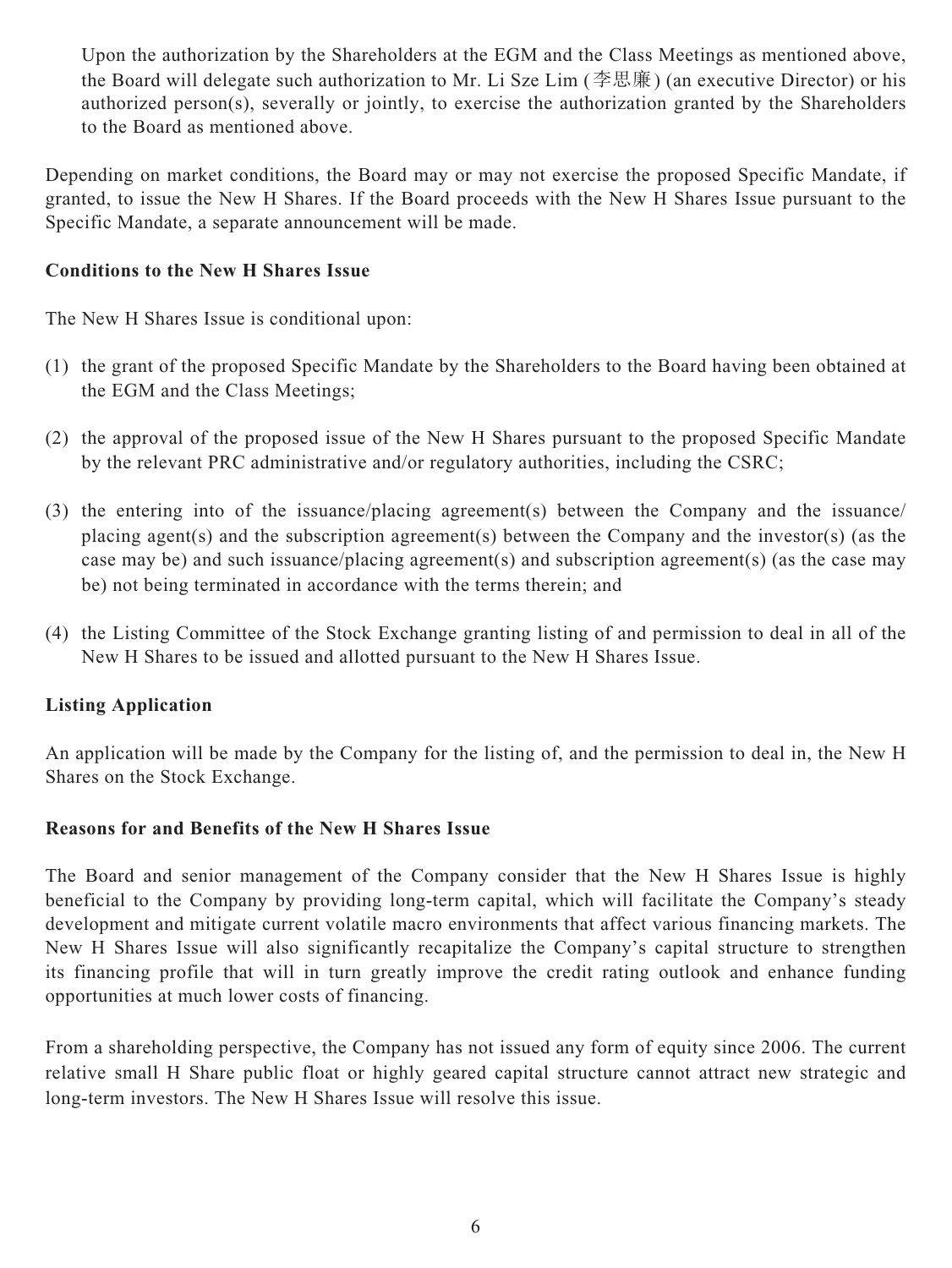# **Possible Effects of the New H Shares Issue on the Shareholding Structure of the Company**

Assuming that the New H Shares Issue is approved and all 805,591,836 New H Shares are permitted for issuance and are issued, and there is no other change to the share capital of the Company prior to completion of the New H Shares Issue, the shareholding structure of the Company as at the date of this announcement and immediately after the completion of the New H Shares Issue is set out as follows:

|                 |                         |                                                                                                              |                                                      | Immediately upon completion of the                                    |
|-----------------|-------------------------|--------------------------------------------------------------------------------------------------------------|------------------------------------------------------|-----------------------------------------------------------------------|
|                 | <b>Number of Shares</b> | As at the date of this announcement<br>Approximate<br>percentage of the<br>Company's issued<br>share capital | <b>New H Shares Issue</b><br><b>Number of Shares</b> | Approximate<br>percentage of the<br>Company's issued<br>share capital |
| Domestic Shares | 2,207,108,944           | 68.49%                                                                                                       | 2,207,108,944                                        | 54.79%                                                                |
| H Shares        | 1,015,258,400           | 31.51%                                                                                                       | 1,015,258,400                                        | 25.21%                                                                |
| New H Shares    |                         |                                                                                                              | 805,591,836                                          | 20.00%                                                                |
| Total           | 3,222,367,344           | 100%                                                                                                         | 4,027,959,180                                        | 100%                                                                  |

### **Equity Fund Raising Activities in the Past 12 months**

The Company has not conducted any equity fund raising activities during the past 12 months immediately preceding the date of this announcement.

## **PROPOSED CONSEQUENTIAL AMENDMENTS TO THE ARTICLES OF ASSOCIATION**

The existing registered capital of the Company is set out in the Articles of Association. Upon completion of the New H Shares Issue, the number of H Shares in issue, the registered capital and the capital structure of the Company will change and therefore consequential amendments to the Articles of Association are necessary. The Board will seek the Shareholders' authorization at the EGM to authorize the Board and the persons delegated by the Board to implement the proposed amendments to the Articles of Association consequential to the New H Shares Issue and deal with the relevant registration and filing procedures with the relevant industry and commerce administration authorities and other related matters in relation to the implementation of the resolutions passed at the EGM, Class Meetings and the Board meetings during the validity period of the resolutions relating to the New H Shares Issue.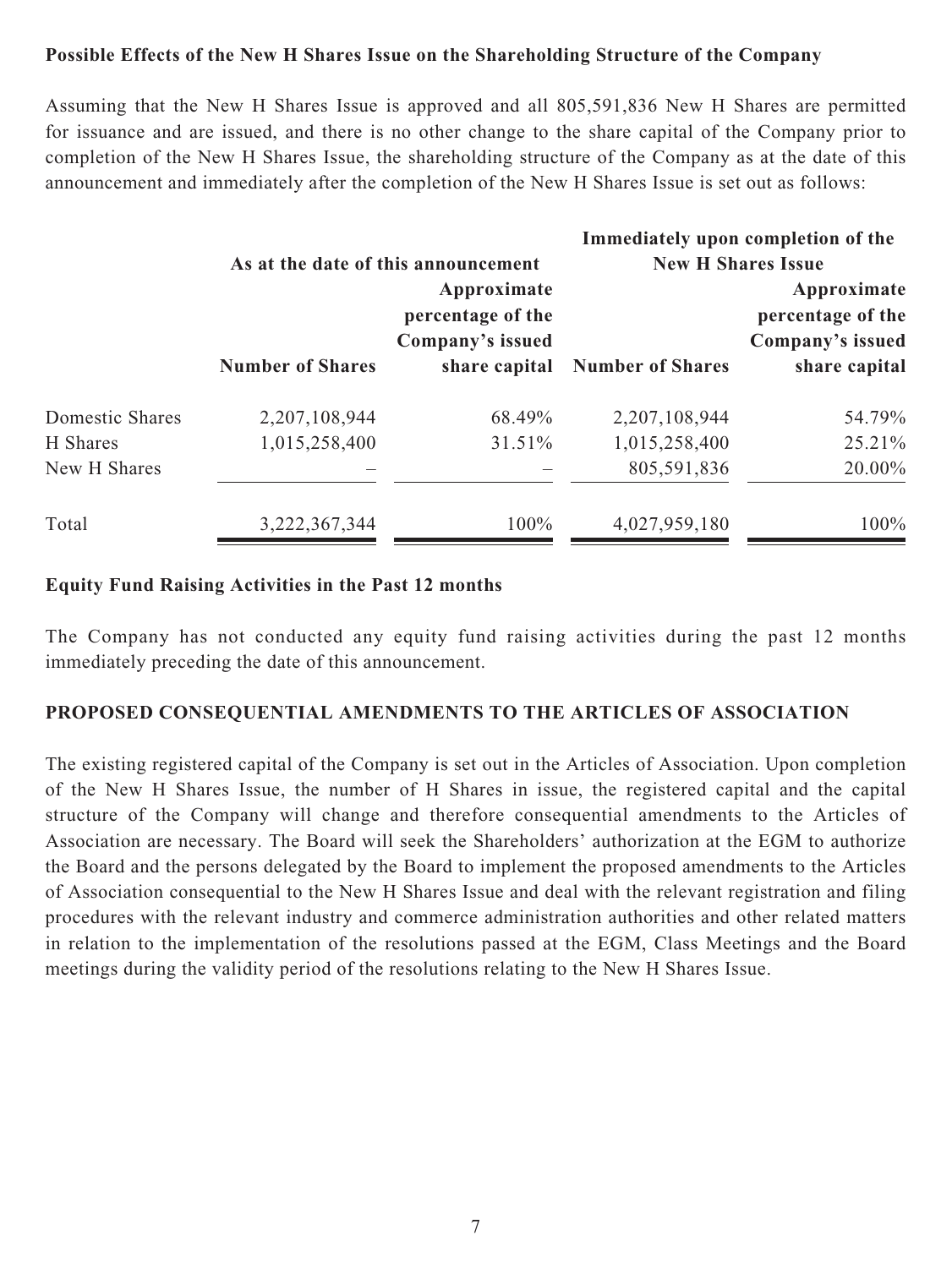# **GENERAL**

The Company will convene the EGM and Class Meetings to seek approval from Shareholders for the grant of the Specific Mandate to proceed with the New H Shares Issue and the proposed consequential amendments to the Articles of Association, as the case may be. Other than approval from Shareholders at the EGM and the Class Meetings, the New H Shares Issue is also subject to other conditions as set out under the sub-section headed "*Proposed Issue of New H Shares under Specific Mandate – Conditions to the New H Shares Issue*" in this announcement.

Under the Listing Rules, no Shareholders are required to abstain from voting at the EGM and the Class Meetings.

**A circular containing, among other things, details of the Specific Mandate and the New H Shares Issue will be despatched to the Shareholders as soon as practicable in accordance with the Articles of Association, the Listing Rules and the applicable requirements under PRC laws and regulations.**

**In view that the New H Shares Issue is subject to certain conditions and accordingly may or may not proceed, Shareholders and potential investors are advised to exercise caution when dealing in the H Shares or other securities of the Company.**

## **DEFINITIONS**

In this announcement, unless the context requires otherwise, the following terms shall have the following meanings:

| "Articles of Association" | the articles of association of the Company as amended from time to<br>time                                                                                                                                                                                                                         |
|---------------------------|----------------------------------------------------------------------------------------------------------------------------------------------------------------------------------------------------------------------------------------------------------------------------------------------------|
| "Board"                   | the board of Directors of the Company                                                                                                                                                                                                                                                              |
| "Class Meetings"          | the respective class meetings (or any adjournment thereof) of the<br>holders of the H Shares and the holders of the Domestic Shares to be<br>convened for the purpose of considering and, if thought fit, approving<br>the grant of the Specific Mandate to proceed with the New H Shares<br>Issue |
| "Company"                 | Guangzhou R&F Properties Co., Ltd. (廣州富力地產股份有限公司),<br>a joint stock company incorporated in the PRC with limited liability<br>and the H Shares of which are listed on the main board of the Stock<br>Exchange                                                                                      |
| "CSRC"                    | China Securities Regulatory Commission                                                                                                                                                                                                                                                             |
| "Director(s)"             | director(s) of the Company                                                                                                                                                                                                                                                                         |
| "Domestic Share(s)"       | issued ordinary share(s) in the share capital of the Company, with a<br>nominal value of RMB0.25 each, which are subscribed for or credited<br>as fully paid in RMB                                                                                                                                |